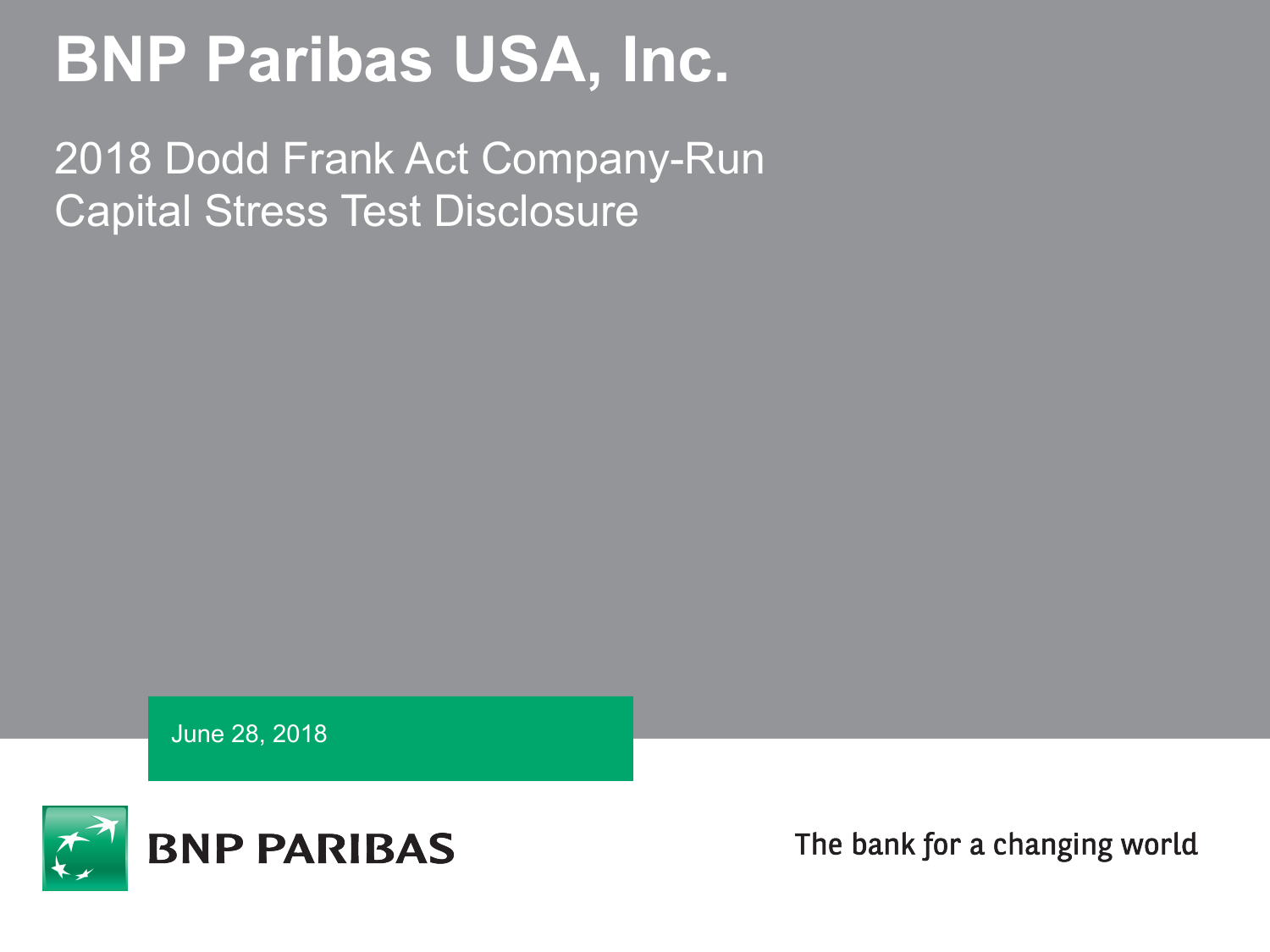# **BNP Paribas USA, Inc.**

Incorporated in this disclosure are the annual stress test results of BNP Paribas USA, Inc. and its subsidiary banks.

#### **BNP Paribas USA, Inc. (BNPP USA)**

- BNPP USA is a wholly-owned subsidiary of BNP Paribas (BNPP SA). BNPP SA is a well-capitalized and highly liquid global bank operating in 74 countries with consolidated assets of 1.96 trillion Euros as of December 31, 2017. BNPP USA was established as BNPP SA's intermediate holding company (IHC) in July 2016 to consolidate its U.S. operations and comply with the Federal Reserve Board's (FRB) Enhanced Prudential Standards for Bank Holding Companies and Foreign Banking Organizations. BNPP USA is also a bank holding company (BHC).
- BNPP USA is a large and noncomplex<sup>1</sup> IHC with retail, commercial and investment banking, brokerage and asset management operations. It has \$139.1 BN $^2$  in assets as of December 31, 2017 in two direct subsidiaries: BancWest Corporation (BWC) and BNP Paribas US Wholesale Holdings Corporation (WHC). BWC, with \$110.4 BN<sup>2</sup> in assets, is a BHC focusing on consumer and middle market commercial banking and has two direct subsidiaries: Bank of the West (BOW) and First Hawaiian Bank (FHB) $^3$ . WHC, with \$28.7 BN $^2$  in assets, focuses on brokerage, investment banking and asset management.

#### **Subsidiary Banks**

- **•** Bank of the West is a regional bank chartered in California and headquartered in San Francisco, with \$89.8 BN in assets as of December 31, 2017. BOW operates a network of retail, wealth, commercial and business banking branches and offices in 23 states.
- **•** First Hawaiian Bank is headquartered in Honolulu and is Hawaii's oldest and largest financial institution. As of December 31, 2017 it held \$20.6 BN in assets and operated over 60 branches.

 $1$ As defined by FRB in SR 15-19

<sup>2</sup> Entity level balances include eliminations between legal entities

<sup>&</sup>lt;sup>3</sup> As of 12/31/17 BWC owned 62% of FHB's outstanding shares. As of 06/15/18, BWC owned 48.8% of FHB pursuant to subsequent secondary offerings

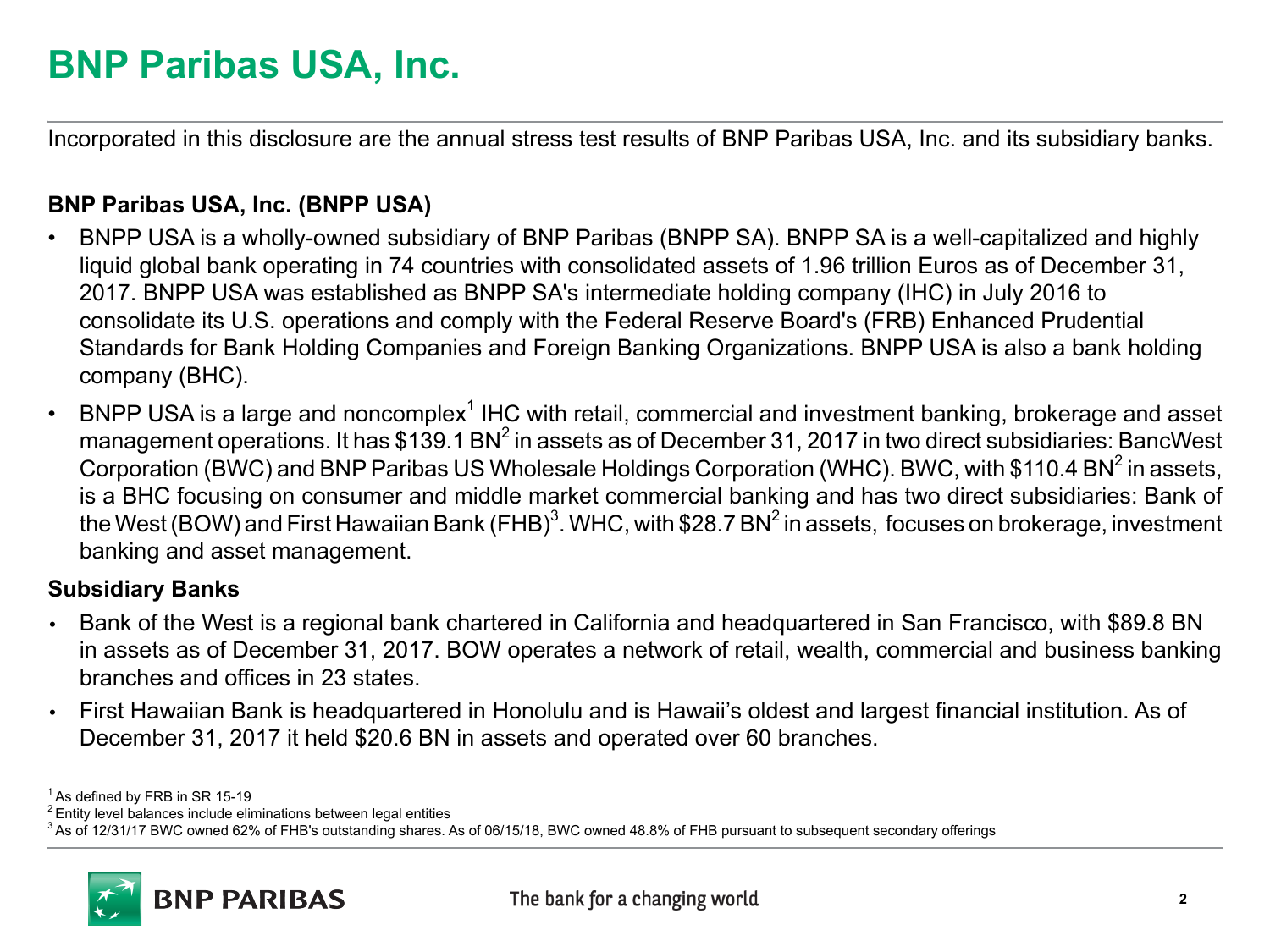# **BNPP USA Company Run Stress Test Results and Process**

BNPP USA is subject to the Comprehensive Capital Analysis and Review (CCAR) and Dodd-Frank Act Stress Test (DFAST) requirements under the FRB's capital planning rules and the Dodd-Frank Wall Street Reform and Consumer Protection Act.

This disclosure provides the results of BNPP USA's DFAST stress-test results under the hypothetical supervisory severely adverse scenario for BNPP USA and its subsidiary banks. The results herein reflect Dodd-Frank Capital Action assumptions.

BNPP USA projects capital and financial results over a nine-quarter forecast horizon, starting January 1, 2018. This projection is not a forecast of economic conditions or financial results, but rather a hypothetical scenario designed by regulators to help assess the strength and resilience of financial institutions in the event of a severe economic downturn. The disclosure includes results for BNPP USA and the two Insured Depositary Institutions (IDI's): Bank of the West and First Hawaiian Bank.

#### **Disclosure requirements include:**

- Description of risks included and methodologies used in stress testing
- Aggregate cumulative financial estimates of major income statement categories
- Cumulative dollar loss and loss rates by portfolio
- Explanation of the most significant causes for changes in capital ratios
- Beginning, ending and minimum values of capital ratios

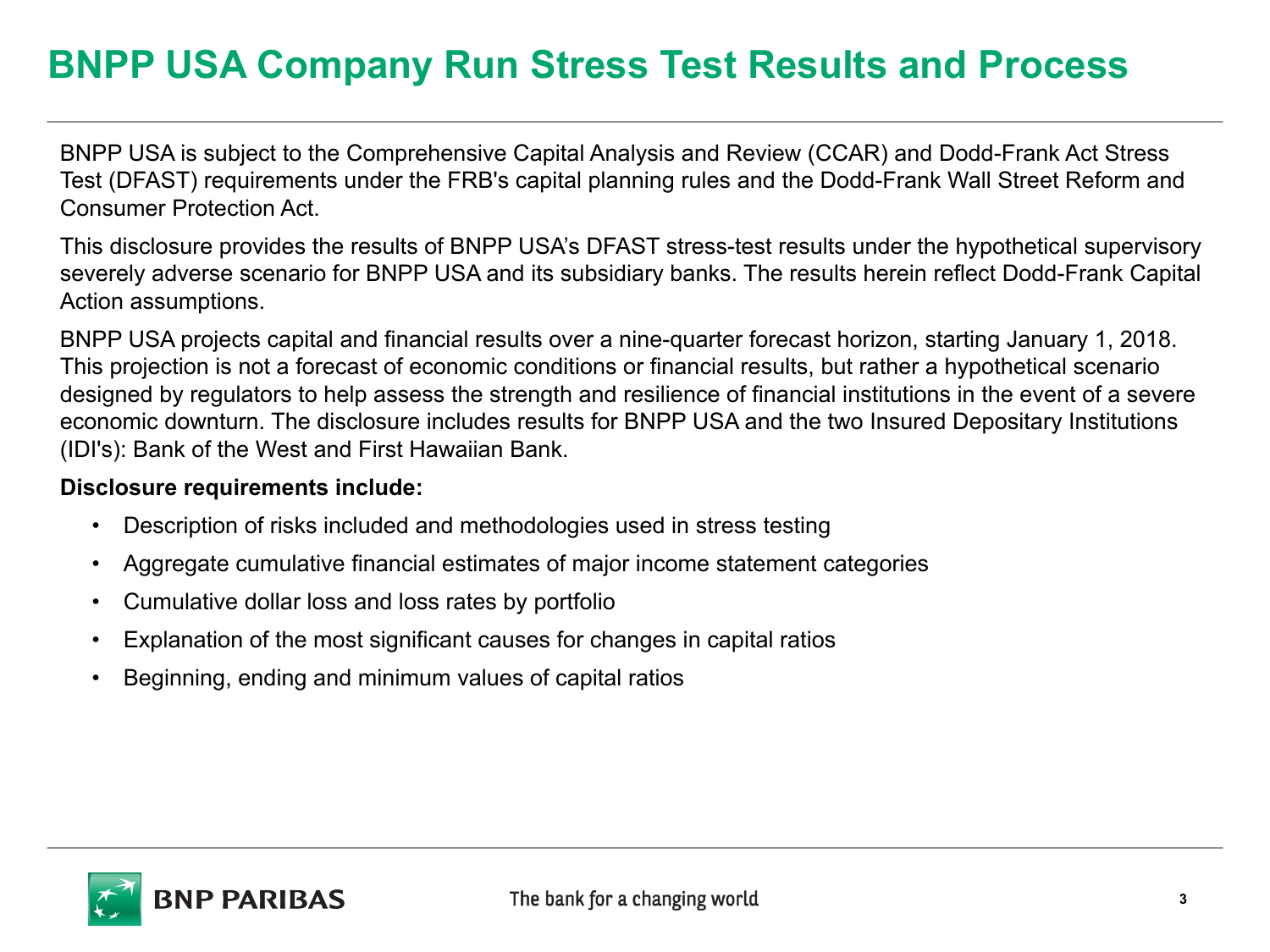### **Stress Test Scenarios**

**Stress Test Scenarios:**

IHCs and their subsidiary banks are required to run at least five economic scenarios, including an internally developed stress and a supervisory stress scenario to make sure that the IHC and subsidiary banks have sufficient capital to continue lending and serving their customers during an economic downturn. Capital is an important measure of a bank's strength. It is a bank's cushion against various types of unexpected losses, and protects depositors' money.

BHCs and banks are given the same three hypothetical economic scenarios by their regulators, one of which reflects a severe economic crisis. Banks are also required to design two scenarios on their own, including an economic downturn scenario. The severely adverse scenario provided by regulators is the most severe of the three regulatory scenarios, and deals with a severe global recession that is accompanied by a global aversion to long term fixed income assets.

**Supervisory Severely Adverse Scenario:**

- GDP reaches a trough that is 7.5% below the pre-recession peak
- Unemployment rate increases to 10%
- Equity prices fall 65% by early-2019, accompanied by a surge in equity market volatility
- Short-term Treasury rates fall and remain near zero through the end of the scenario period, while 10-year Treasury yields remain unchanged
- Real estate prices experience large declines, with house prices and commercial real estate prices respectively falling 30% and 40% by 2019 Q3
- Financial conditions in corporate and real estate lending markets are stressed severely
- Severe recessions in the euro area, the U.K., and Japan and a shallow and brief recession in developing Asia

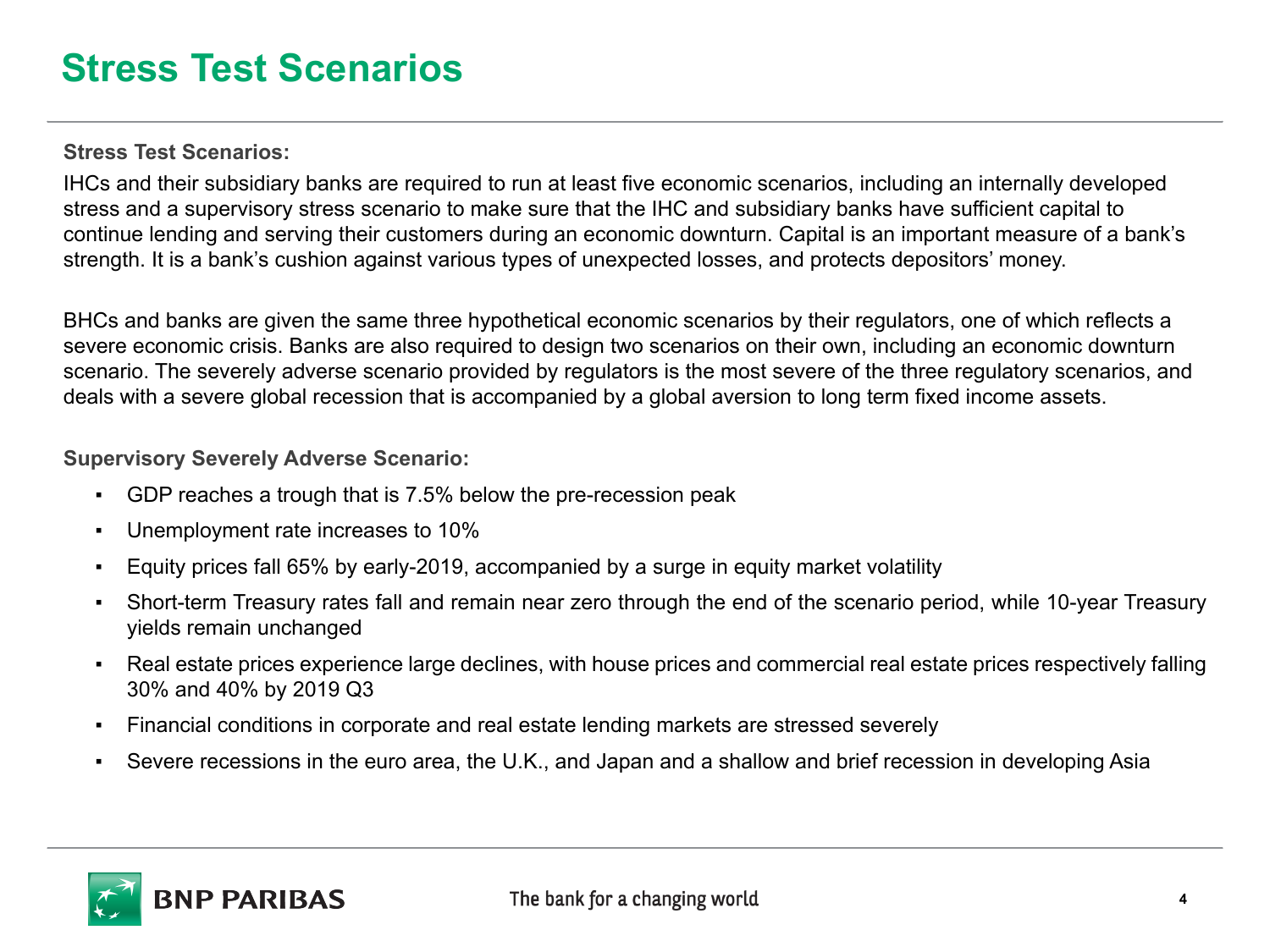### **Descriptions of Risks**

| <b>CREDIT/</b><br><b>COUNTERPARTY</b>  | Risk that borrower or counterparty will fail to meet the terms of an obligation in<br>accordance with agreed terms.                                                                                                                                                                                                                                                                                        |
|----------------------------------------|------------------------------------------------------------------------------------------------------------------------------------------------------------------------------------------------------------------------------------------------------------------------------------------------------------------------------------------------------------------------------------------------------------|
| <b>OPERATIONAL</b>                     | Risk of loss resulting from inadequate or failed internal processes, people and<br>systems, or from external events. It includes regulatory, compliance, technology and<br>legal risk, but excludes strategic and reputational risk.                                                                                                                                                                       |
| <b>MARKET/</b><br><b>INTEREST RATE</b> | Risk resulting from adverse movement in market rates or prices, such as interest<br>rates, foreign exchange rates or equity prices.                                                                                                                                                                                                                                                                        |
| <b>LIQUIDITY</b>                       | Risk of the BHC's inability to meet its obligations as they come due because of<br>inability to liquidate assets or obtain adequate funding or because it cannot easily<br>unwind or offset specific exposures without significant compromise to pricing.                                                                                                                                                  |
| <b>OTHER RISKS</b>                     | Business/Strategic Risk is the risk that arises from adverse business decisions or<br>business plans. Reputational risk is related to the confidence placed on the BHC by<br>its customers, clients, providers, counterparts, shareholders and regulators. Model<br>Risk is the risk resulting from the use of models that fail to perform the tasks or<br>capture the risks for which they were designed. |

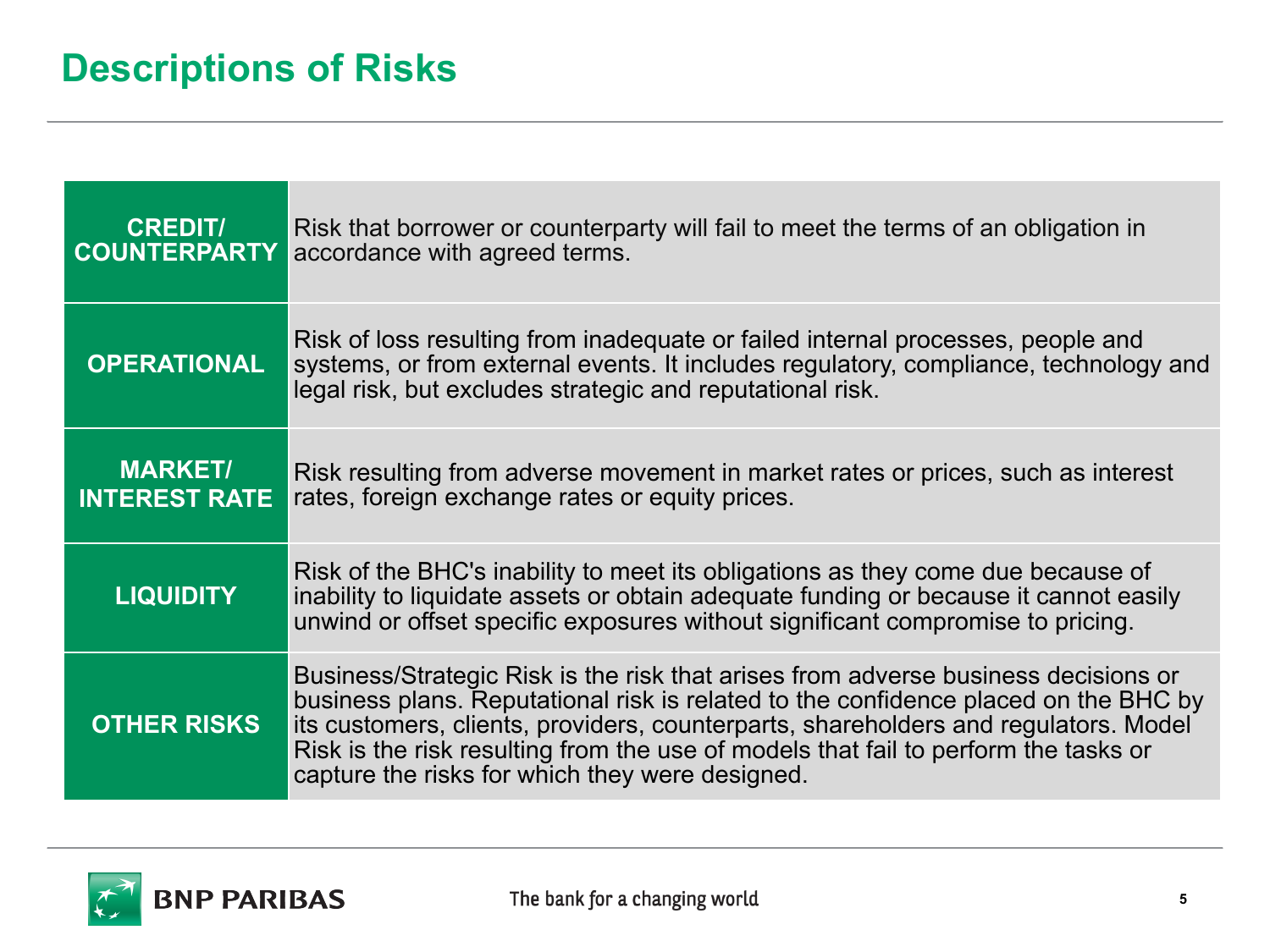# **Projection Methodologies Cover Key Risks for Elements Impacting Capital**

| <b>Element</b>                                    | <b>Projection Methodologies</b>                                                                                                                                                                                 | <b>Key Risks Captured</b>                                                                                                                                        |  |
|---------------------------------------------------|-----------------------------------------------------------------------------------------------------------------------------------------------------------------------------------------------------------------|------------------------------------------------------------------------------------------------------------------------------------------------------------------|--|
| <b>Pre-Provision Net</b><br><b>Revenue (PPNR)</b> | Projections based on macroeconomic factors<br>and management judgment<br>Major assumptions for growth and runoff are<br>reviewed with lines of business and<br>management                                       | • Business/Strategic<br>Interest rate and Liquidity<br>$\blacksquare$<br>• Operational<br><b>Counterparty and Trading</b><br>$\blacksquare$                      |  |
| <b>Other Income</b><br><b>Related Items</b>       | • Net realized gains and losses on sales of<br>securities and other-than-temporary impairment<br>(OTTI)                                                                                                         | - Credit<br>• Interest rate<br>• Market valuation                                                                                                                |  |
| <b>Provisions for</b><br><b>Credit Losses</b>     | • Projections of expected losses, allowance for<br>loan and lease losses, non-performing assets<br>• Function of underlying commercial and<br>consumer loan characteristics as well as<br>macroeconomic factors | • Credit: Changes in probability of default<br>or loss given default (loss severity) and<br>exposure at default<br>Changes in reserve levels<br>$\blacksquare$ . |  |
| <b>Risk Weighted</b><br><b>Assets</b>             | • Risk-weighted assets forecast with correlation<br>to historical Call Report trends under Basel III<br>standardized approach. Asset balances are<br>forecasted using models and strategic<br>assumptions       | • Credit risk, Counterparty risk and<br><b>Market Risk</b>                                                                                                       |  |

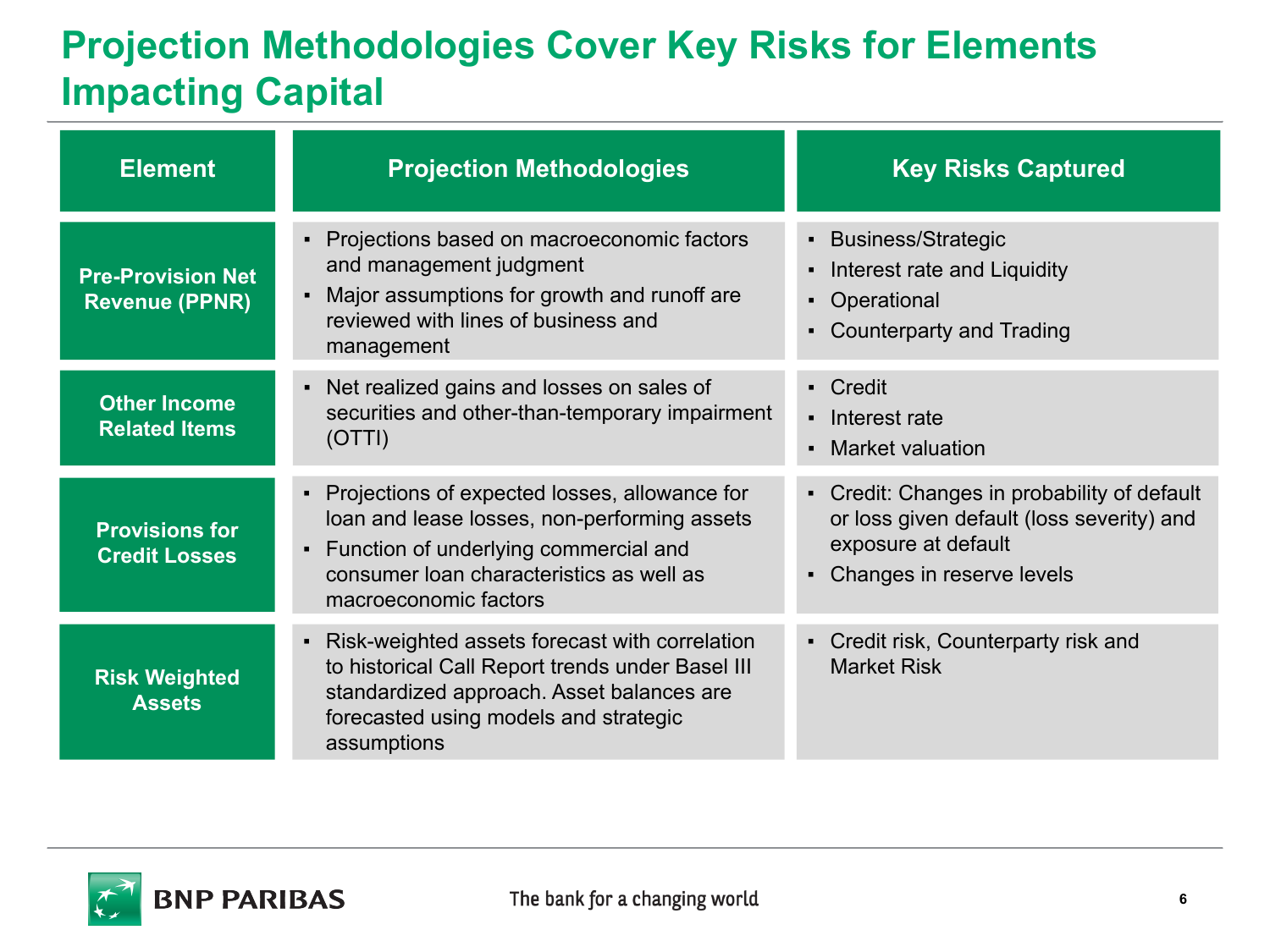## **PPNR Risks and Methodologies**

Supervisory Severely Adverse Scenario Nine-Quarter Cumulative PPNR \$0.5 BN (January 1, 2018 – March 31, 2020)

| <b>Scope</b>                                                      | • Net interest income<br>Non-interest income and other fee-related revenues excluding realized gains and losses on investment<br>٠<br>securities<br>Non-interest expense includes losses associated with operational risk, counterparty and trading losses<br>٠                                                                                                                                                                                                                                                                                                                                                                                                                                                                                                                                                 |
|-------------------------------------------------------------------|-----------------------------------------------------------------------------------------------------------------------------------------------------------------------------------------------------------------------------------------------------------------------------------------------------------------------------------------------------------------------------------------------------------------------------------------------------------------------------------------------------------------------------------------------------------------------------------------------------------------------------------------------------------------------------------------------------------------------------------------------------------------------------------------------------------------|
| <b>Approach</b>                                                   | For BWC and WHC, net interest income projections are based on product-level forecasts for interest-<br>$\blacksquare$<br>earning asset and interest-bearing liability balances, combined with product-level forecast for loan and<br>deposit rates<br>BWC fee revenue projections are generally tied to balance sheet forecasts and bank initiatives<br>٠<br>• WHC revenue projections reflect forecasted investment banking income, commissions and fees from<br>clearing activities, trading revenue, NII associated with trading products, and service payments from non-<br>IHC affiliates for agency services performed by BNPP USA Inc.'s subsidiaries<br>For BWC and WHC, non-interest expense forecasts are projected using a combination of statistical and<br>$\blacksquare$<br>judgmental approaches |
| <b>Types of Risks</b><br><b>Identified and</b><br><b>Captured</b> | • Business/Strategic<br>• Operational<br>Interest rate and liquidity<br>٠<br>• Trading and Counterparty losses                                                                                                                                                                                                                                                                                                                                                                                                                                                                                                                                                                                                                                                                                                  |
| <b>Methodologies</b>                                              | • Forecasts are based on statistical models linked to macroeconomic variables or qualitative approaches<br>reflecting management judgment. All forecast methods and results are subject to multiple internal review<br>and challenge processes.<br>Projected operational losses are based on business indicator model and idiosyncratic scenario analysis<br>٠                                                                                                                                                                                                                                                                                                                                                                                                                                                  |

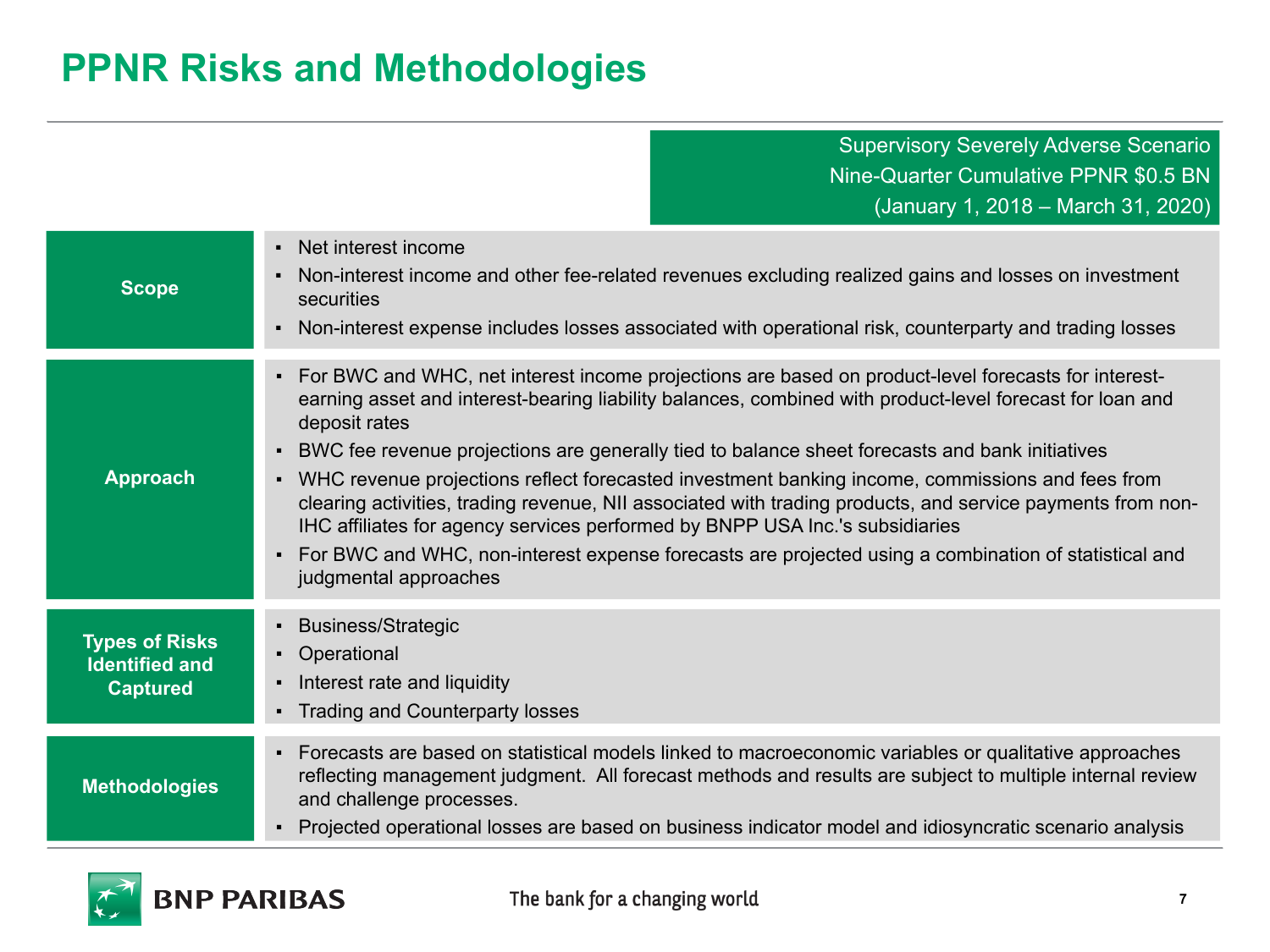# **Provision for Credit Losses Risk and Methodologies**

Supervisory Severely Adverse Scenario Nine-Quarter Cumulative Provision for Credit Losses \$4.3 BN (January 1, 2018 – March 31, 2020)

| <b>Scope</b>                                                      | Represents credit-related loss retained in BNPP USA's loan and leases portfolios and related<br>$\blacksquare$<br>commitments through the planning horizon as well as the reserve for the expected losses                                                                                                                                                                                                                                                                                                                                                                                                                                                                                                                                                                                                                                                                                                                |  |  |  |
|-------------------------------------------------------------------|--------------------------------------------------------------------------------------------------------------------------------------------------------------------------------------------------------------------------------------------------------------------------------------------------------------------------------------------------------------------------------------------------------------------------------------------------------------------------------------------------------------------------------------------------------------------------------------------------------------------------------------------------------------------------------------------------------------------------------------------------------------------------------------------------------------------------------------------------------------------------------------------------------------------------|--|--|--|
| <b>Approach</b>                                                   | Expected losses (EL) are based on the composition and characteristics of loans and lines in the BNPP<br>$\blacksquare$<br>USA's portfolio, including its two subsidiaries<br>Credit quality is modeled using a loan-level approach by projecting and combining Probability of Default<br>$\blacksquare$<br>(PD), Loss Given Default (LGD) and Exposure at Default (EAD) for each outstanding exposure<br>Commercial loans and lines are assessed based upon the BHC's internal credit risk ratings,<br>$\bullet$<br>estimated values of collateral, utilization rate, and other product-specific characteristics<br>Consumer loans are assessed for credit quality based upon delinguency status, FICO score, loan-to-<br>$\bullet$<br>value deterioration, and a few other product-specific characteristics<br>Credit loss models also use a set of portfolio-specific macroeconomic drivers as predictors<br>$\bullet$ |  |  |  |
| <b>Types of Risks</b><br><b>Identified and</b><br><b>Captured</b> | Credit risks, which are impacted by:<br>Loss severity<br>Changes in reserves<br>Evolution and current state of BancWest's internal<br>$\blacksquare$<br>Collateral type and collateral valuation<br>risk grade for commercial exposures<br>Obligor/product-specific characteristics<br>Consumer loan delinquency status (current,<br>Changes in commitment utilization<br>delinquent, default)                                                                                                                                                                                                                                                                                                                                                                                                                                                                                                                           |  |  |  |
| <b>Methodologies</b>                                              | - Statistical analyses that consider the idiosyncratic characteristics of IHC's portfolios<br>Reflects stress reserve levels estimated in accordance with accounting standards, regulatory guidance<br>$\blacksquare$<br>and BNPP USA's internal accounting policies<br>Losses are computed at the loan-level based upon IHC specific characteristics such as credit quality,<br>٠<br>geography, product mix and collateral requirements, and then aggregated                                                                                                                                                                                                                                                                                                                                                                                                                                                            |  |  |  |

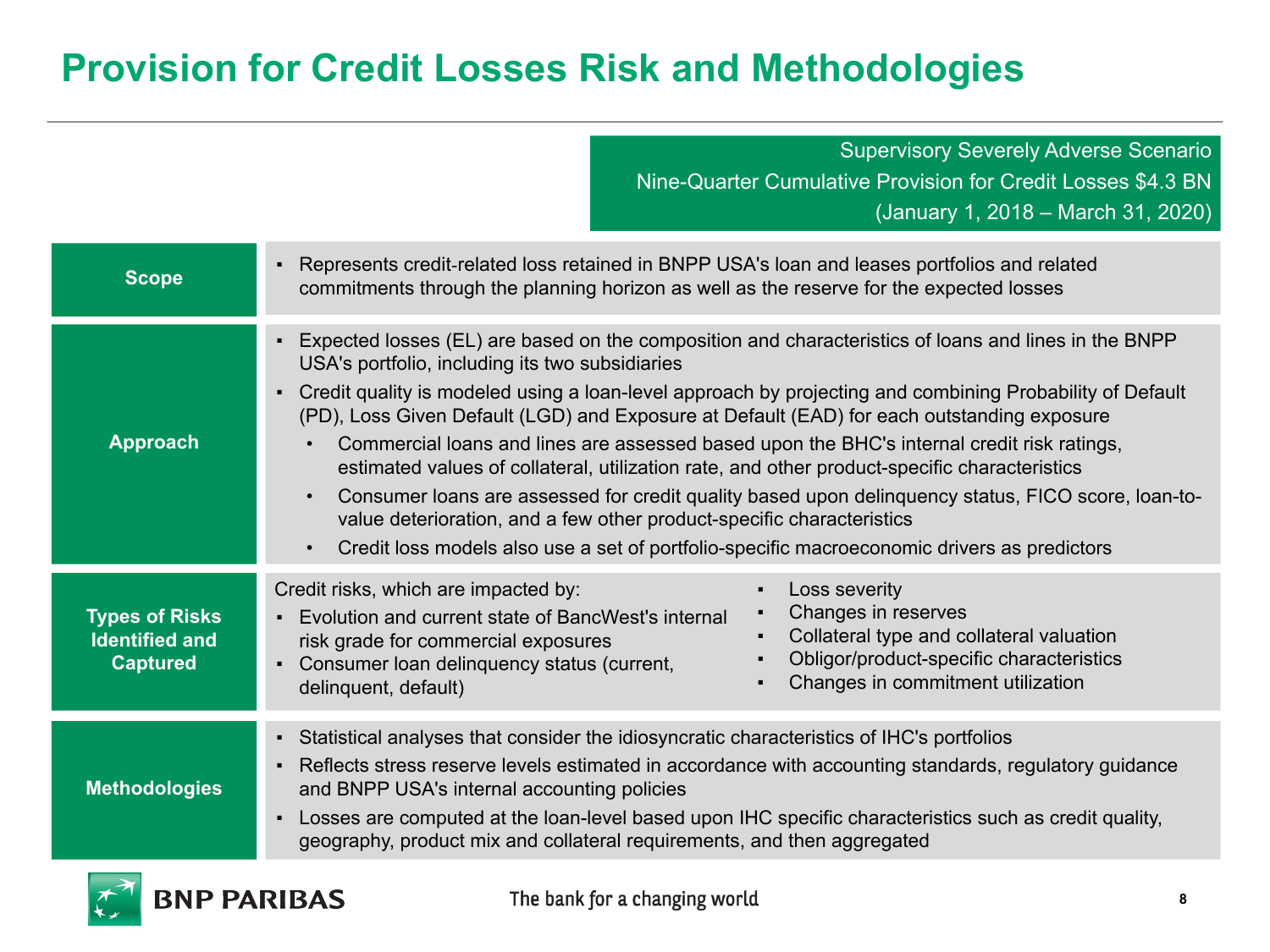## **Capital Ratios and Projections Risks and Methodologies**

Supervisory Severely Adverse Scenario Ending Projection Period Tier 1 Capital \$9.0 BN (January 1, 2018 – March 31, 2020)

| <b>Scope</b>                                                      | • Common Equity Tier 1 (CET 1), Tier 1 Capital, Total Risk Based Capital and Tier 1 Leverage<br>Ratios are computed on a quarterly basis<br>Granular forecast of risk-weighted assets                                                                                                                                                                                                                                                                                                                                                              |
|-------------------------------------------------------------------|----------------------------------------------------------------------------------------------------------------------------------------------------------------------------------------------------------------------------------------------------------------------------------------------------------------------------------------------------------------------------------------------------------------------------------------------------------------------------------------------------------------------------------------------------|
| <b>Approach</b>                                                   | • Full projection of balance sheet and income statement for each scenario<br>Based upon Standardized Approach for Revised Regulatory Capital Guidelines (Basel III)<br>Standardized) with opt-out of impact of AOCI to capital<br>On and off-balance sheet exposures were risk-weighted, taking into account the prepayment,<br>$\blacksquare$<br>new volume and other outputs from the modeling process<br>Internal controls framework overseeing all elements of Capital Planning Process<br>$\blacksquare$<br>• Governance review and challenge |
| <b>Types of Risks</b><br><b>Identified and</b><br><b>Captured</b> | • Covers all material risks identified throughout the enterprise, which were subject to governance<br>that includes challenge from business units, executive management and the Board<br>Data limitations, process maturity and other weaknesses factored into the overlay process.<br>$\blacksquare$<br>Model risk captured directly through the capital buffer                                                                                                                                                                                   |
| <b>Methodologies</b>                                              | • Accumulation of all modeling processes for the forecast inclusive of balance sheet, PPNR, Ioan<br>and lease losses and other elements                                                                                                                                                                                                                                                                                                                                                                                                            |

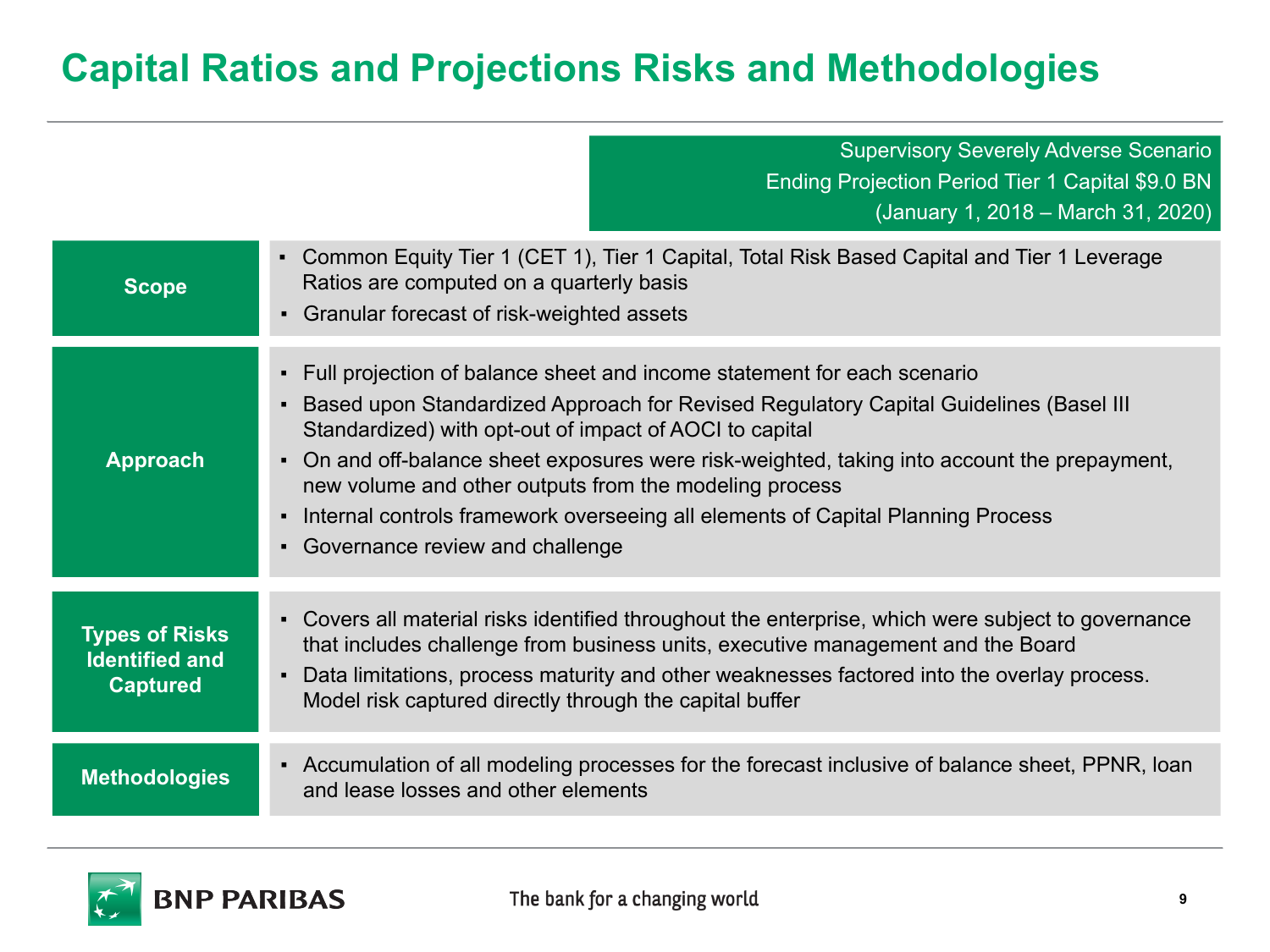# **Supervisory Severely Adverse Scenario Results (1 of 2)**

| Projected Loan Losses by Type of Loans for 2018 Q1 through 2020 Q1 under the Supervisory Severely Adverse Scenario |                            |                        |                            |                        |                            |                        |
|--------------------------------------------------------------------------------------------------------------------|----------------------------|------------------------|----------------------------|------------------------|----------------------------|------------------------|
|                                                                                                                    | <b>BNPP USA</b>            |                        | <b>BOW</b>                 |                        | <b>FHB</b>                 |                        |
| <b>Loan losses</b><br>$(\$$ in Billions)                                                                           | 9-Quarter<br><b>losses</b> | Loss rate <sup>4</sup> | 9-Quarter<br><b>losses</b> | Loss rate <sup>4</sup> | 9-Quarter<br><b>losses</b> | Loss rate <sup>4</sup> |
|                                                                                                                    | 3.19                       | 4.2%                   | 2.96                       | 4.9%                   | 0.23                       | 1.8%                   |
| First Lien Mortgages, Domestic                                                                                     | 0.09                       | 0.7%                   | 0.08                       | 0.9%                   | 0.01                       | 0.4%                   |
| Junior Liens and HELOCs, Domestic                                                                                  | 0.07                       | 1.7%                   | 0.06                       | 1.9%                   | 0.01                       | 1.1%                   |
| Commercial and Industrial                                                                                          | 1.11                       | 6.9%                   | 1.07                       | 7.9%                   | 0.05                       | 1.8%                   |
| Commercial Real Estate, Domestic                                                                                   | 0.93                       | 4.9%                   | 0.89                       | 5.5%                   | 0.04                       | 1.5%                   |
| Credit Cards                                                                                                       | 0.10                       | 20.6%                  | 0.05                       | 25.1%                  | 0.05                       | 17.3%                  |
| Other Consumer                                                                                                     | 0.65                       | 4.3%                   | 0.59                       | 4.3%                   | 0.06                       | 4.4%                   |
| Other Loans <sup>5</sup>                                                                                           | 0.25                       | 2.9%                   | 0.24                       | 4.1%                   | 0.02                       | 1.5%                   |

| Cumulative P&L Metrics (2018 Q1 through 2020 Q1) |                 |            |            |  |  |
|--------------------------------------------------|-----------------|------------|------------|--|--|
| (\$ in Billions)                                 | <b>BNPP USA</b> | <b>BOW</b> | <b>FHB</b> |  |  |
| Pre-Provision Net Revenue <sup>o</sup>           | 0.5             |            | 0.7        |  |  |
| Other Revenues <sup>'</sup>                      | 0.0             | 0.0        | 0.0        |  |  |
| Provision for Loan and Lease Losses              | (4.3)           | (3.9)      | (0.4)      |  |  |
| Net Income (loss) Before Taxes                   | (3.8)           | (2.3)      | 0.4        |  |  |

Note: Totals may not sum due to rounding

<sup>4</sup> Loss rates are calculated by summing the nine quarters of losses and dividing by the nine-quarter average balance for a given loan portfolio. Average loan balances used to calculate portfolio loss rates exclude loans held for sale and loans held for investment under the fair-value option

 $^5$  Other Loans include Other Loans and Leases, Loans Secured by Farmland, and Real Estate Loans (Not in Domestic Offices)

<sup>6</sup> PPNR and NIBT for BOW and FHB do not add up to BNPP USA primarily due to income and expenses from non-depository entities and holding company expenses

<sup>7</sup> Other Revenues include net realized gains and losses on securities and OTTI

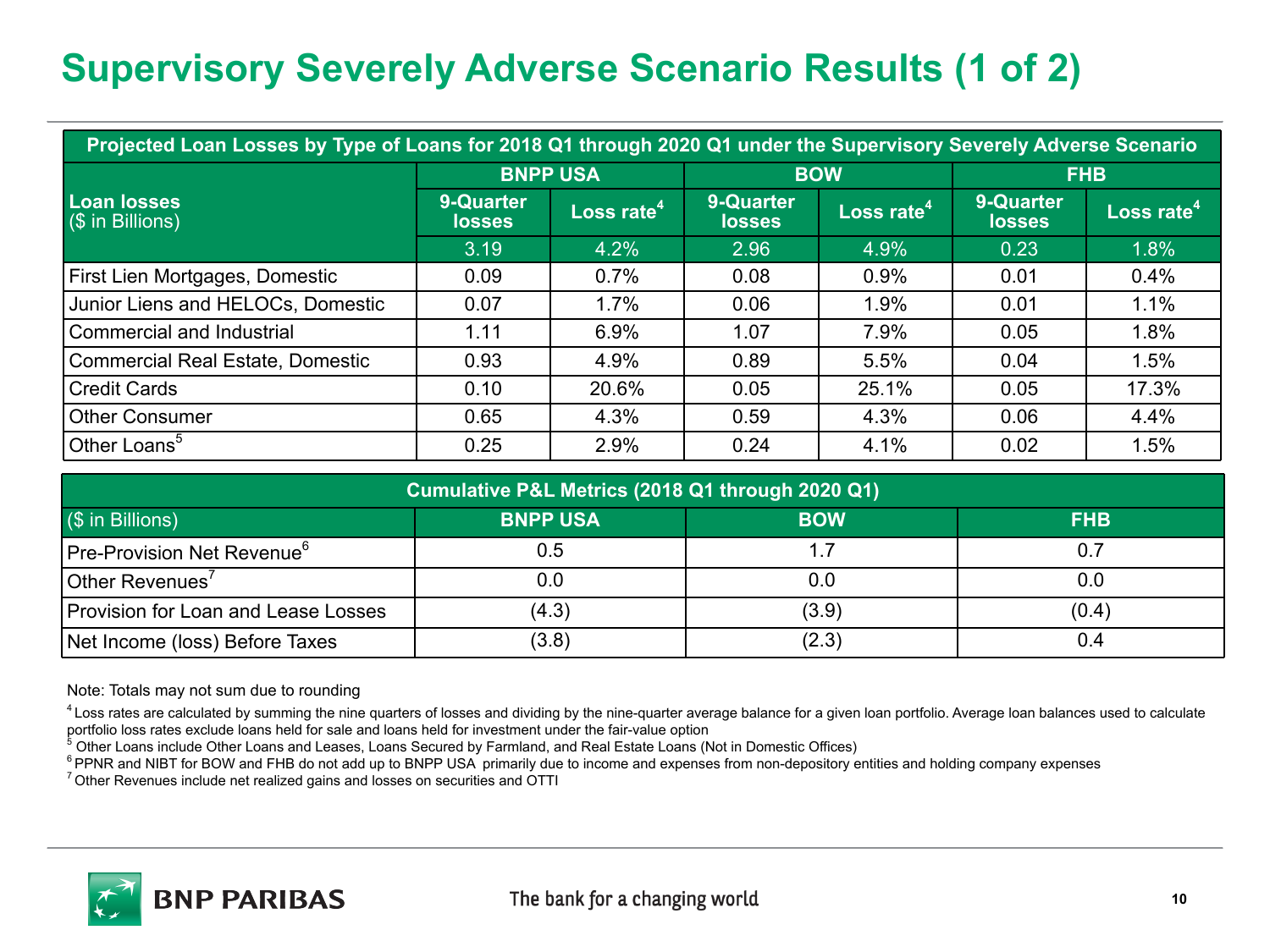# **Supervisory Severely Adverse Scenario Results (2 of 2)**

| <b>Basel III Capital Ratios</b>       |                              |                                  |                                                                                                                                  |                                       |  |
|---------------------------------------|------------------------------|----------------------------------|----------------------------------------------------------------------------------------------------------------------------------|---------------------------------------|--|
|                                       | <b>Actual</b>                | <b>Stressed Capital Ratios</b>   |                                                                                                                                  |                                       |  |
| <b>Capital Ratios<sup>8</sup></b>     | 2017 Q4                      | 2020 Q1                          | <b>Lowest</b><br>(over the projection<br>horizon)                                                                                | <b>Regulatory Minimum<sup>9</sup></b> |  |
| <b>BNPP USA</b>                       |                              |                                  |                                                                                                                                  |                                       |  |
| CET 1 Ratio                           | 12.4%                        | 8.5%                             | 8.4%                                                                                                                             | 4.5%                                  |  |
| Tier 1 Capital Ratio                  | 12.8%                        | 8.9%                             | 8.9%                                                                                                                             | 6.0%                                  |  |
| <b>Total Risk-Based Capital Ratio</b> | 15.0%                        | 11.4%                            | 11.4%                                                                                                                            | 8.0%                                  |  |
| Tier 1 Leverage Ratio                 | 9.3%                         | 6.5%                             | 6.5%                                                                                                                             | 4.0%                                  |  |
| <b>BOW</b>                            |                              |                                  |                                                                                                                                  |                                       |  |
| CET 1 Ratio                           | 12.1%                        | 8.1%                             | 8.0%                                                                                                                             | 4.5%                                  |  |
| Tier 1 Capital Ratio                  | 12.1%                        | 8.1%                             | 8.0%                                                                                                                             | 6.0%                                  |  |
| <b>Total Risk-Based Capital Ratio</b> | 13.1%                        | 9.4%                             | 9.3%                                                                                                                             | 8.0%                                  |  |
| Tier 1 Leverage Ratio                 | 9.8%                         | 6.6%                             | 6.5%                                                                                                                             | 4.0%                                  |  |
| <b>FHB</b>                            |                              |                                  |                                                                                                                                  |                                       |  |
| CET 1 Ratio                           | 12.4%                        | 12.2%                            | 11.9%                                                                                                                            | 4.5%                                  |  |
| Tier 1 Capital Ratio                  | 12.4%                        | 12.2%                            | 11.9%                                                                                                                            | 6.0%                                  |  |
| <b>Total Risk-Based Capital Ratio</b> | 13.4%                        | 13.4%                            | 13.1%                                                                                                                            | 8.0%                                  |  |
| Tier 1 Leverage Ratio                 | 8.5%                         | 8.0%                             | 7.9%                                                                                                                             | 4.0%                                  |  |
| RWA (\$ in Billions) $10$             | <b>Actual RWA</b><br>2017 Q4 | <b>RWA Projection</b><br>2020 Q1 | <sup>8</sup> Capital Ratios include any capital action across the forecasting horizon<br>under DFAST capital actions assumptions |                                       |  |
| <b>BNPP USA</b>                       | 100.8                        | 101.1                            | <sup>9</sup> Regulatory minimums as defined in the Comprehensive Capital Analysis<br>Review 2018 Summary Instructions            |                                       |  |
| <b>BOW</b>                            | 68.6                         | 66.5                             | <sup>10</sup> Risk Weighted Assets calculated under Basel III Standardized Approach.                                             |                                       |  |
| FHB                                   | 13.1                         | 13.1                             | Totals may not sum due to non-depositary entities and consolidation entries                                                      |                                       |  |

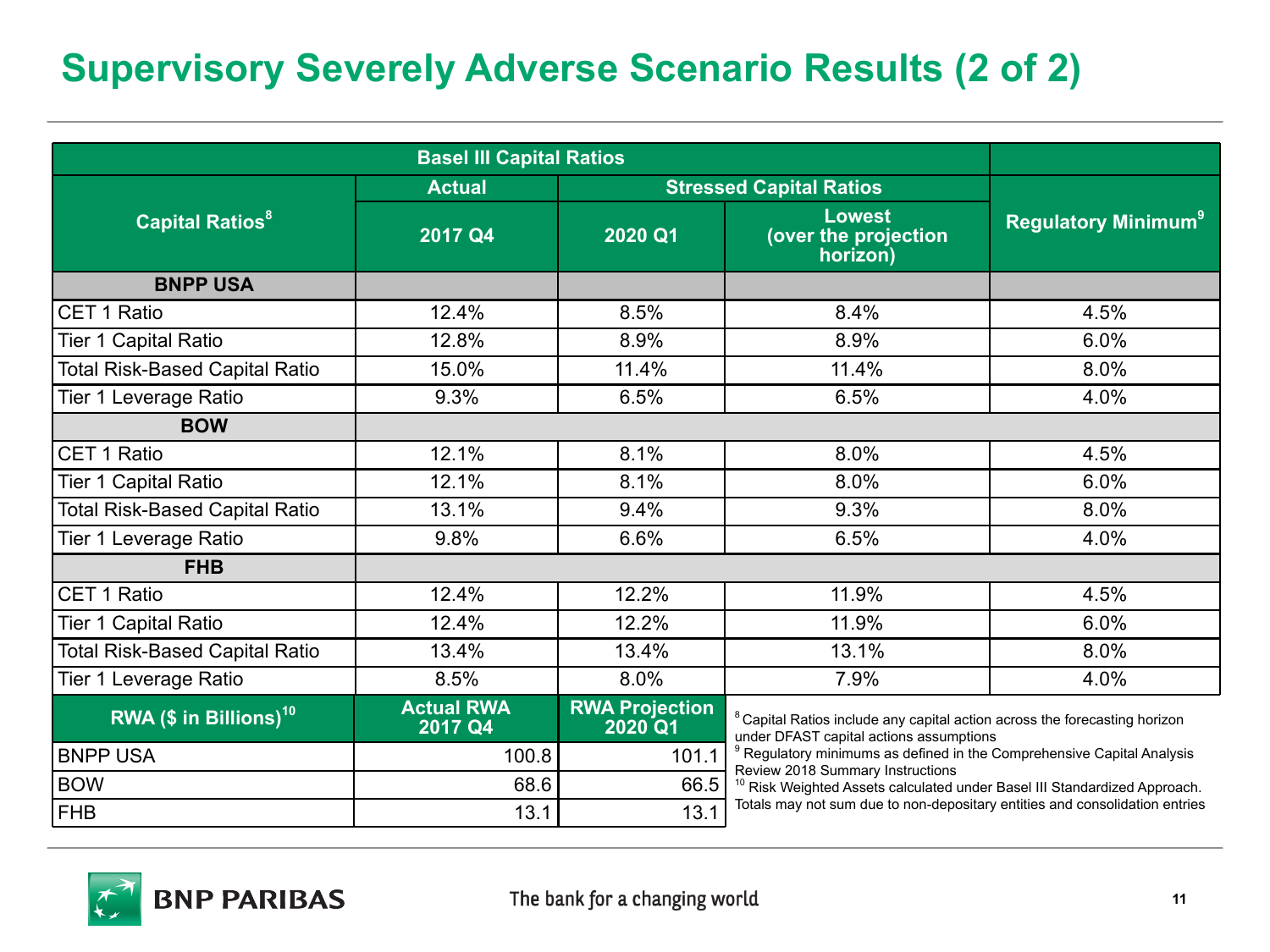#### **Significant Drivers of Changes to the Projected CET1 Ratio under the Supervisory Severely Adverse Scenario for BNPP USA**



<sup>11</sup> Other includes income attributable to non-controlling interests, DTA from net operating loss and tax credit carry forwards

<sup>12</sup> FHI's minority interest is not included in BNPP USA's CET1 since FHI is not a depositary institution; changes in FHI's CET1 driven by its capital actions have no impact on BNPP USA's CET1

Note: Totals may not sum due to rounding